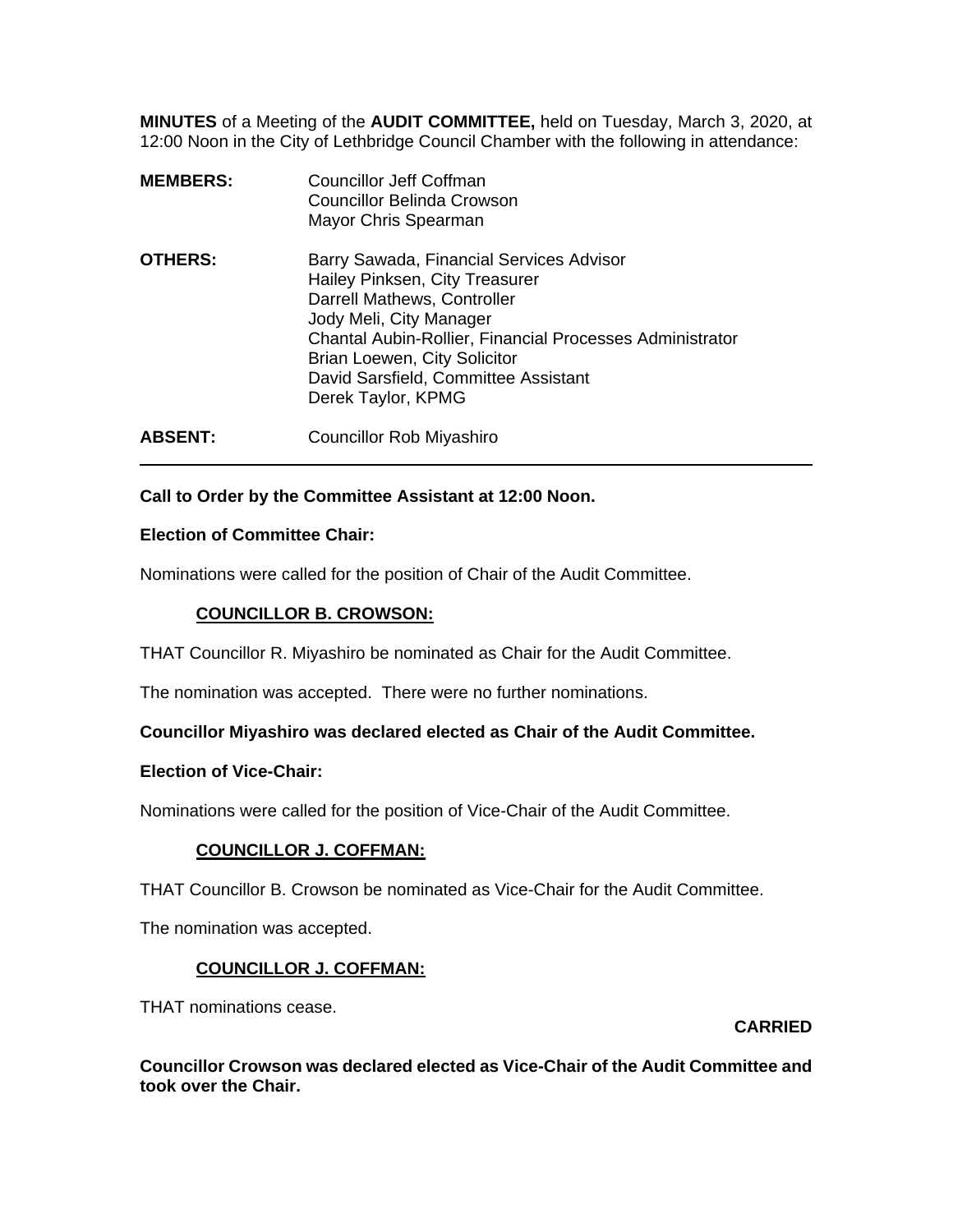## **Review and Approve the Agenda:**

There were no changes to the proposed agenda.

### **MAYOR C. SPEARMAN:**

THAT the March 3, 2020 Audit Meeting Agenda be adopted as presented.

**CARRIED** 

**CARRIED** 

**CARRIED** 

**CARRIED** 

### **Approval of December 4, 2019 Minutes:**

The December 4, 2019 Minutes were circulated.

## **COUNCILLOR J. COFFMAN:**

THAT the December 4, 2019 Minutes be adopted as presented.

**COUNCILLOR J. COFFMAN: (12:05 p.m.)** 

THAT the meeting go in camera.

## **COUNCILLOR J. COFFMAN: (2:35 p.m.)**

THAT the meeting go out of camera.

### **Investment Policy:**

## **MAYOR C. SPEARMAN:**

THAT the Investment Policy as amended be forwarded to City Council for approval. **CARRIED** 

## **MAYOR C. SPEARMAN:**

THAT the Signing Authority for Banking Purposes as amended be forwarded to City Council for approval.

**CARRIED**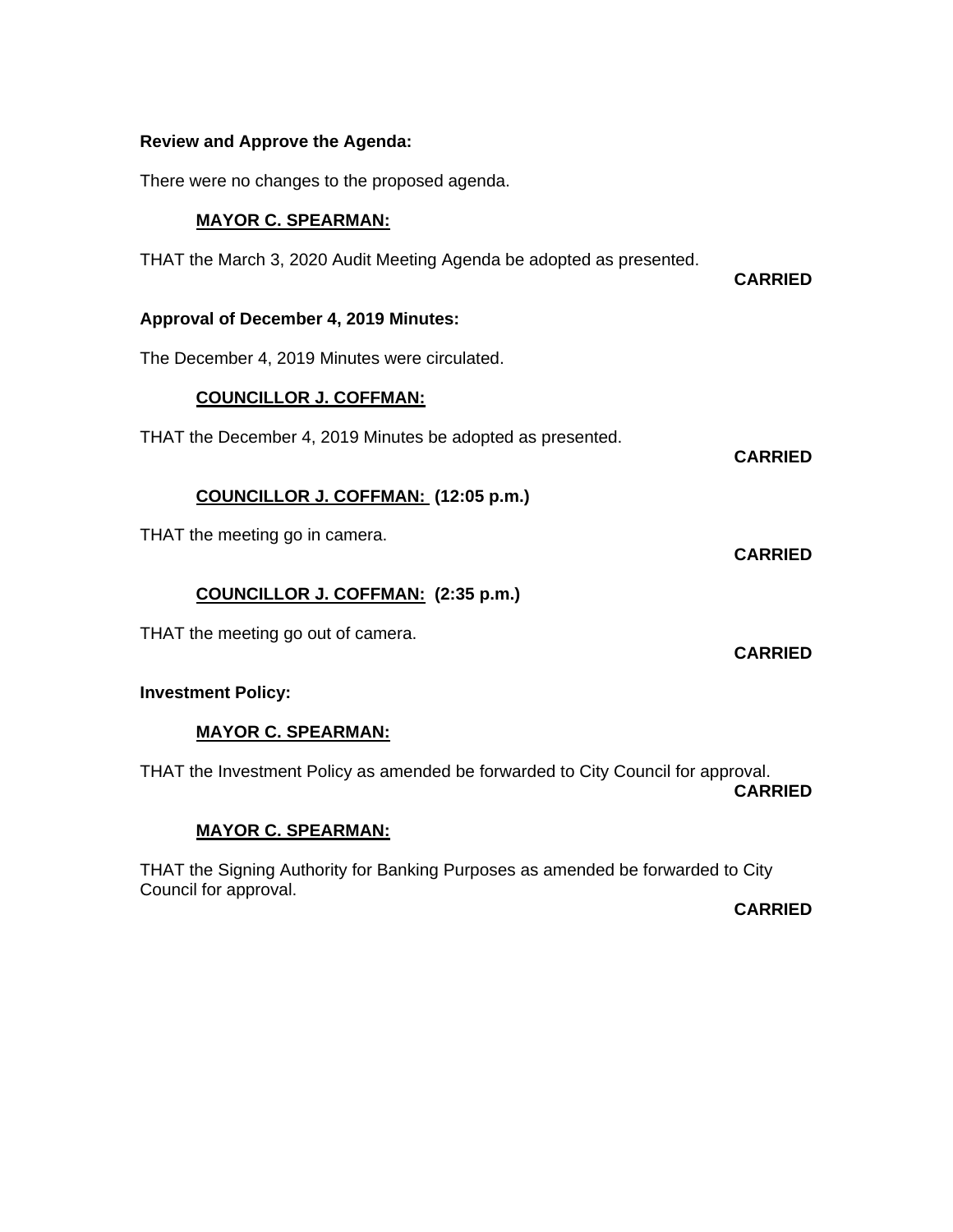# **Adjournment:**

# **COUNCILLOR J. COFFMAN:**

THAT the meeting be adjourned.

**CARRIED** 

The meeting adjourned at 2:40 p.m.

 **CHAIRMAN** 

 $\overline{a}$ 

 $\overline{a}$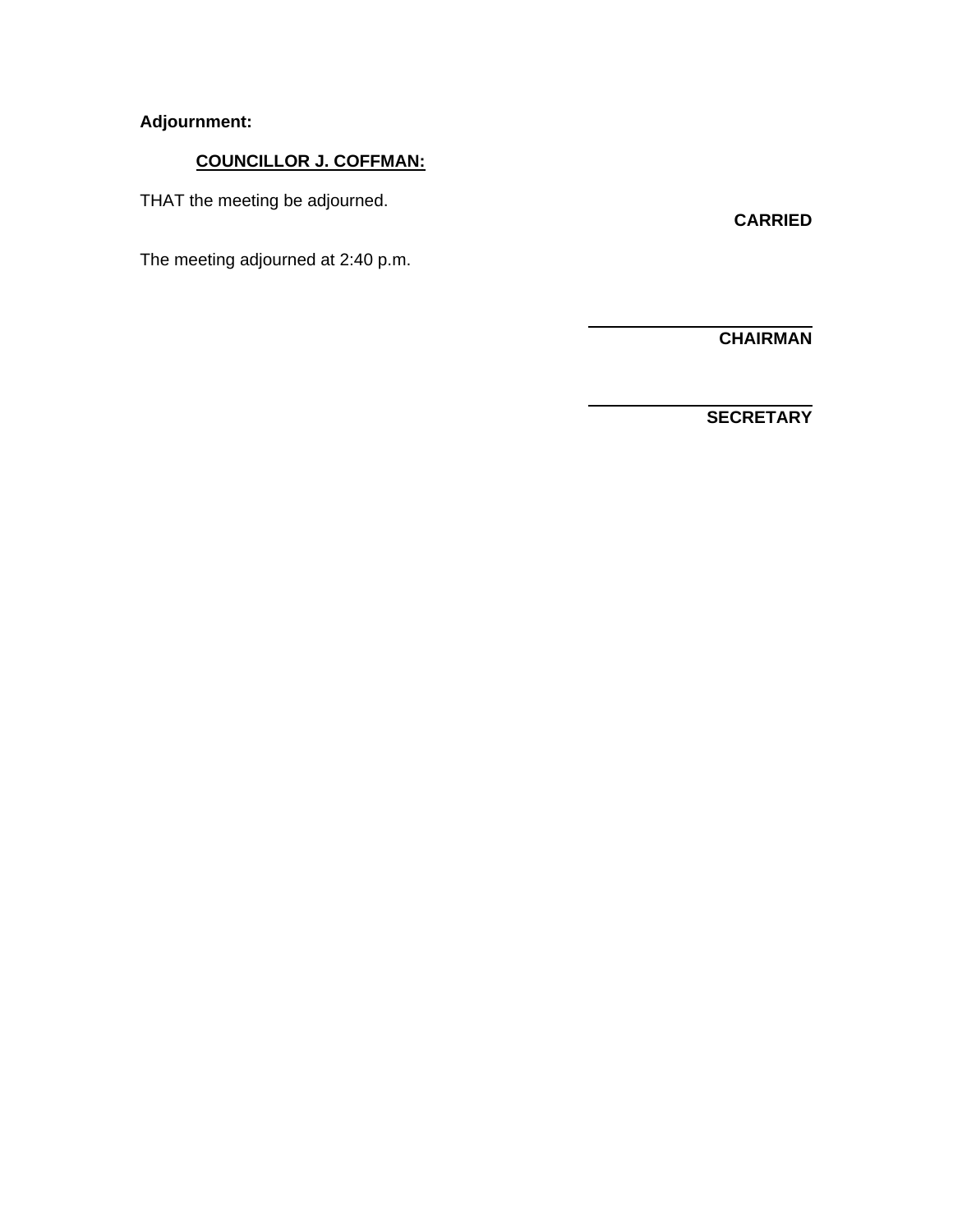**MINUTES** of a Meeting of the **AUDIT COMMITTEE,** held on Thursday, April 2, 2020, at 12:00 Noon in the City of Lethbridge Council Chamber with the following in attendance:

**MEMBERS:** Mayor Chris Spearman Councillor Jeff Coffman (participated remotely) Councillor Belinda Crowson (participated remotely) Councillor Rob Miyashiro (participated remotely) **OTHERS:** Hailey Pinksen, City Treasurer Brian Loewen, City Solicitor David Sarsfield, Committee Assistant Derek Taylor, KPMG Barry Sawada, Financial Services Advisor (participated remotely) Darrell Mathews, Controller (participated remotely) Jody Meli, City Manager (participated remotely) Mitch Stevenson, Financial Reporting Supervisor (participated remotely)

### **Call to Order:**

 $\overline{a}$ 

The meeting was called to order by Mayor Spearman at 12:00 Noon.

### **Review and Approve the Agenda:**

There were no changes to the proposed agenda.

### **COUNCILLOR B. CROWSON:**

THAT the April 2, 2020 Audit Meeting Agenda be adopted as presented.

**CARRIED** 

### **Approval of March 3, 2020 Minutes:**

The March 3, 2020 Minutes were circulated.

## **COUNCILLOR J. COFFMAN:**

THAT the March 3, 2020 Minutes be adopted as presented.

**CARRIED** 

## **COUNCILLOR R. MIYASHIRO: (12:05 p.m.)**

THAT the meeting go in camera.

**CARRIED** 

**Councillor R. Miyashiro left the meeting at 1:00 p.m.** 

### **COUNCILLOR B. CROWSON: (2:00 p.m.)**

THAT the meeting go out of camera.

**CARRIED**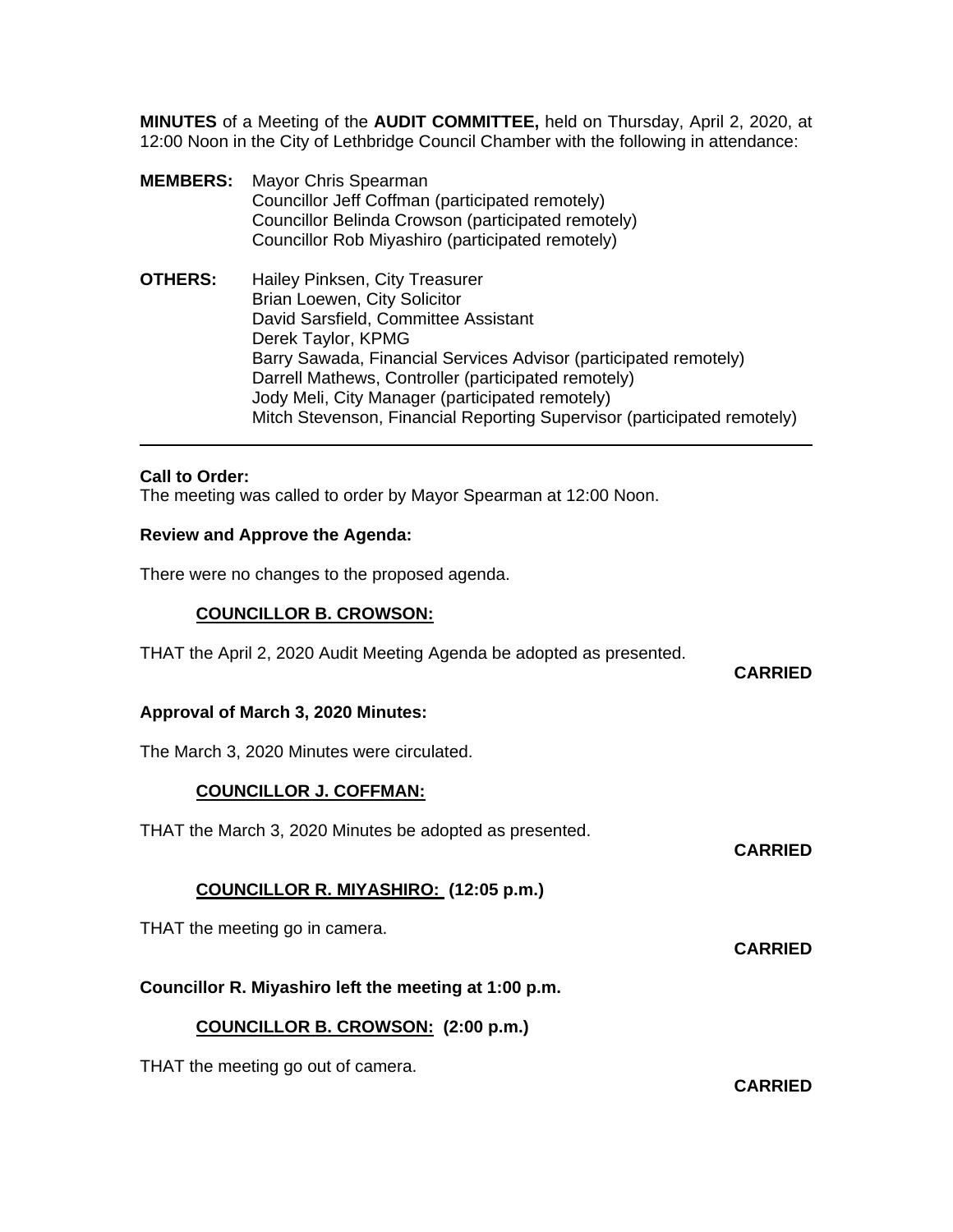# **Adjournment:**

# **COUNCILLOR B. CROWSON:**

THAT the meeting be adjourned.

**CARRIED** 

The meeting adjourned at 2:01 p.m.

 **CHAIRMAN** 

 $\overline{a}$ 

 $\overline{a}$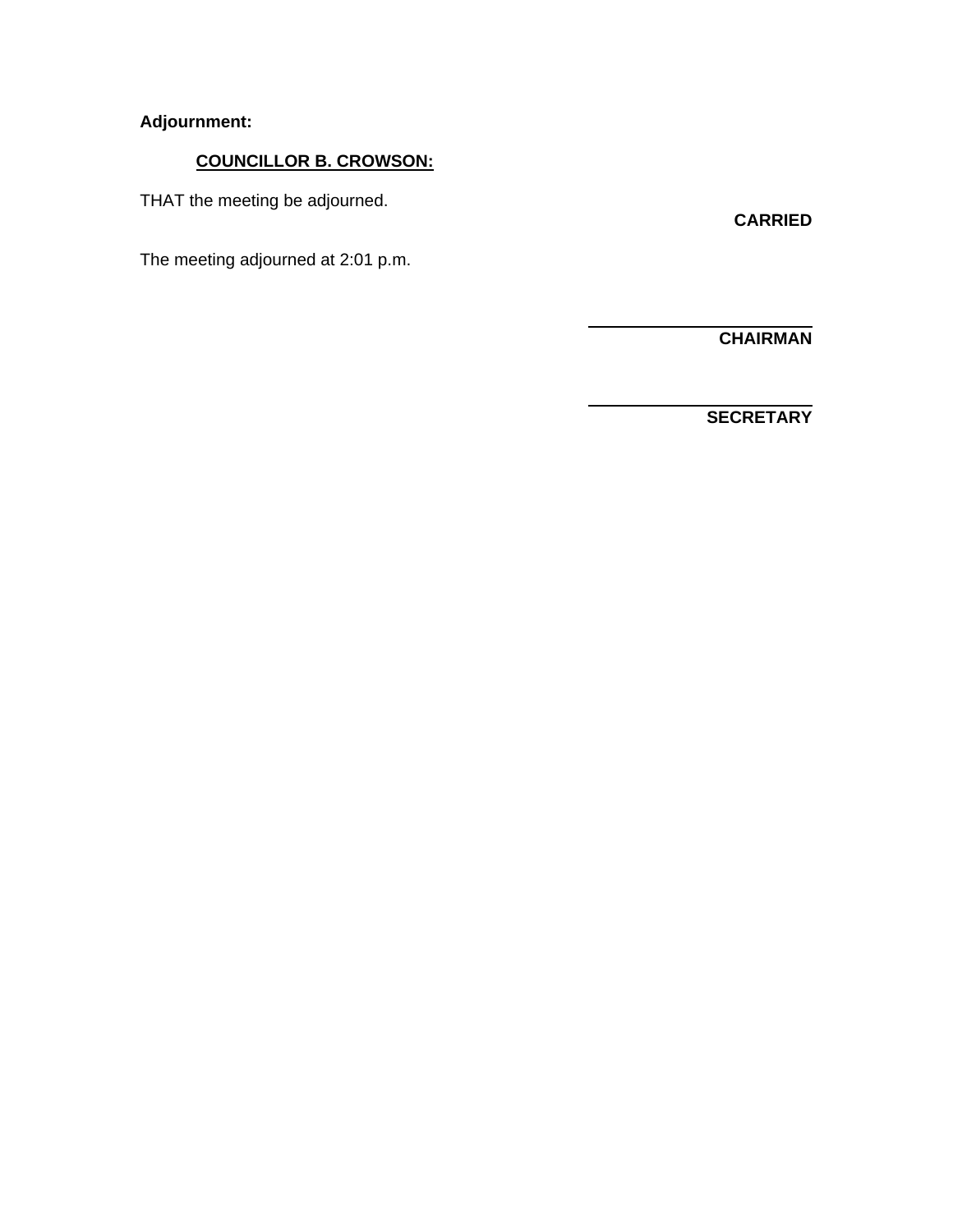**MINUTES** of a Meeting of the **AUDIT COMMITTEE,** held on Thursday, July 9, 2020, at 2:30 p.m. in the City of Lethbridge Council Chamber with the following in attendance:

| <b>MEMBERS:</b> | Councillor Jeff Coffman<br>Councillor Belinda Crowson<br><b>Councillor Rob Miyashiro</b><br>Mayor Chris Spearman                     |
|-----------------|--------------------------------------------------------------------------------------------------------------------------------------|
| <b>OTHERS:</b>  | Hailey Pinksen, City Treasurer<br>Craig Dalton, City Manager<br>Brian Loewen, City Solicitor<br>David Sarsfield, Committee Assistant |

Councillor Miyashiro called the meeting to order at 2:30 p.m.

### **Review and Approve the Agenda:**

There were no changes to the proposed agenda.

## **COUNCILLOR J. COFFMAN:**

THAT the July 9, 2020 Audit Meeting Agenda be adopted as presented.

**CARRIED** 

### **Approval of April 2, 2020 Minutes:**

The April 2, 2020 Minutes were circulated.

## **COUNCILLOR B. CROWSON:**

THAT the April 2, 2020 Minutes be adopted as presented.

**CARRIED** 

# **COUNCILLOR J. COFFMAN: (2:35 p.m.)**

THAT the meeting go in camera.

# **COUNCILLOR J. COFFMAN: (3:55 p.m.)**

THAT the meeting go out of camera.

**CARRIED** 

**CARRIED** 

## **Asset Rationalization and Facility Divestiture Council Policy and Framework:**

## **MAYOR C. SPEARMAN:**

THAT the Asset Rationalization and Facility Divestiture Council Policy and Framework be forwarded to City Council for approval.

**CARRIED**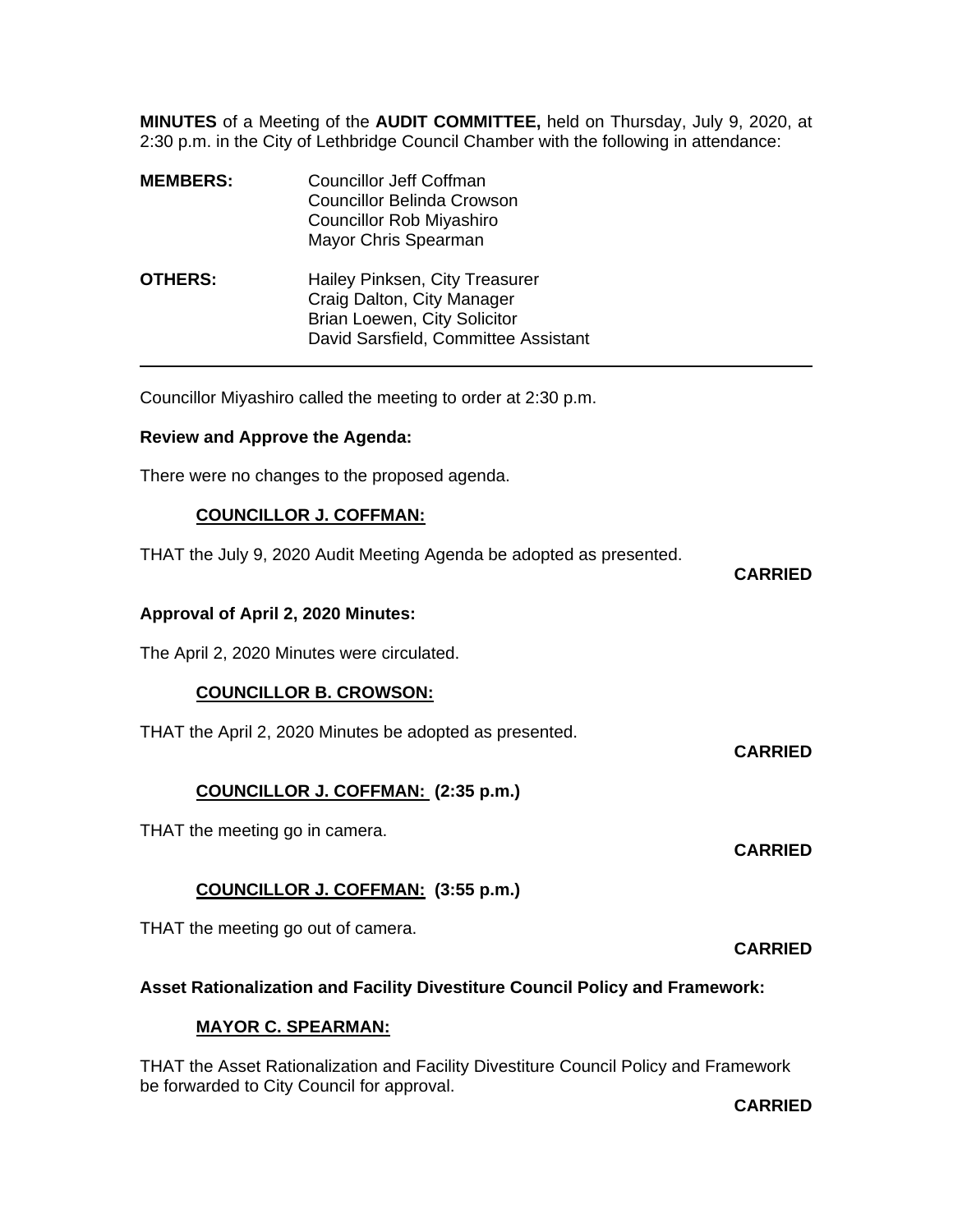# **Adjournment:**

# **COUNCILLOR J. COFFMAN:**

THAT the meeting be adjourned.

**CARRIED** 

The meeting adjourned at 4:00 p.m.

 **CHAIRMAN** 

 $\overline{a}$ 

 $\overline{a}$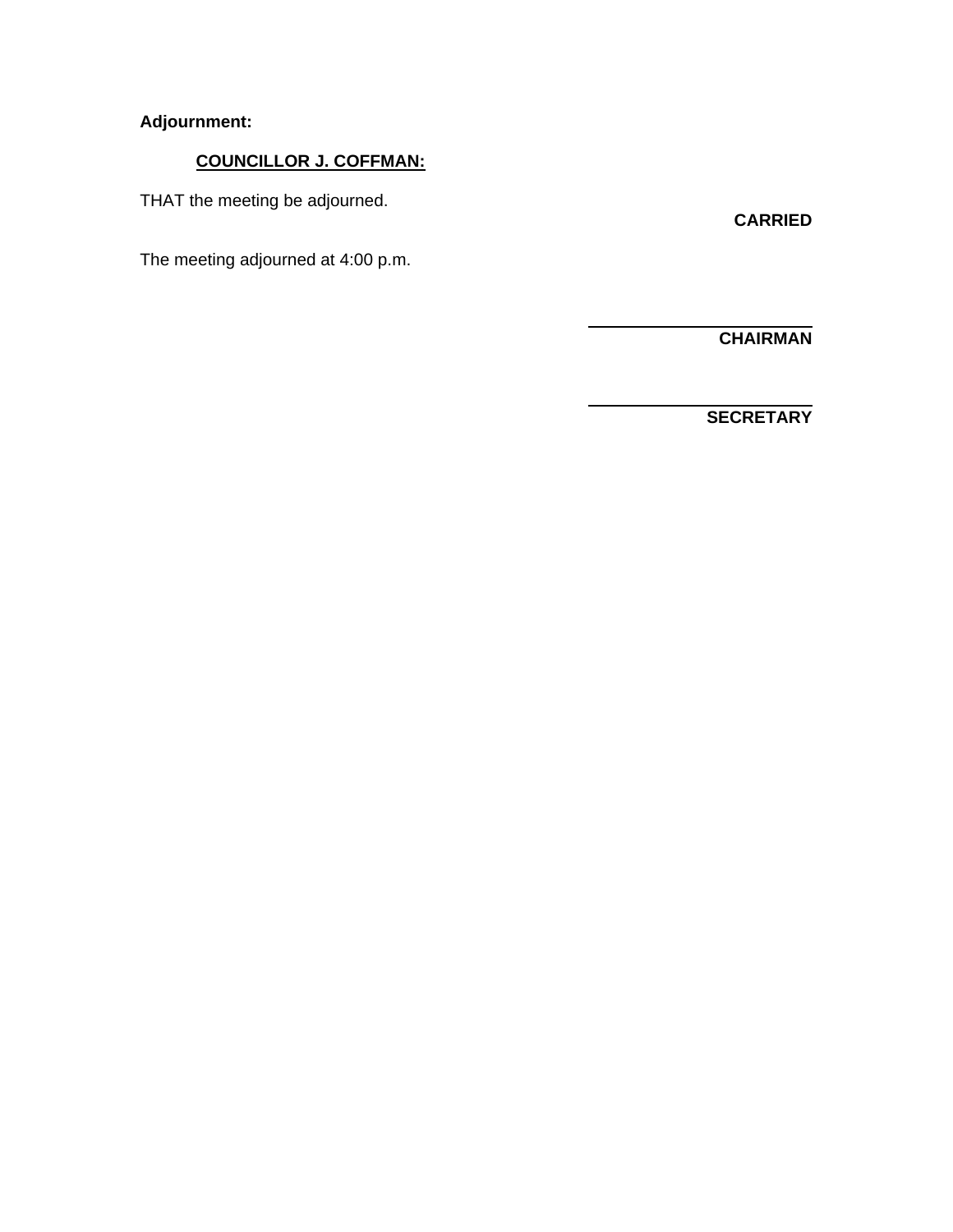**MINUTES** of a Meeting of the **AUDIT COMMITTEE,** held on Thursday, October 1, 2020, at 2:30 p.m. in the City of Lethbridge Culver City Room with the following in attendance:

| <b>MEMBERS:</b> | Councillor Jeff Coffman (participated remotely)<br><b>Councillor Belinda Crowson</b><br>Councillor Rob Miyashiro (participated remotely)<br>Mayor Chris Spearman                                                                                                                                        |
|-----------------|---------------------------------------------------------------------------------------------------------------------------------------------------------------------------------------------------------------------------------------------------------------------------------------------------------|
| <b>OTHERS:</b>  | Darrell Mathews, Controller<br>Jennifer Jerred, Financial Planning and Budget Manager<br>Shauna Conard, Financial Planning and Budget Administrator<br>Craig Dalton, City Manager<br>Brian Loewen, City Solicitor<br>Derek Taylor, KPMG (participated remotely)<br>David Sarsfield, Committee Assistant |

Councillor Miyashiro called the meeting to order at 2:30 p.m.

### **Review and Approve the Agenda:**

There were no changes to the proposed agenda.

### **COUNCILLOR B. CROWSON:**

THAT the October 1, 2020 Audit Meeting Agenda be adopted as presented.

**CARRIED** 

### **Approval of July 9, 2020 Minutes:**

The July 9, 2020 Minutes were circulated.

## **MAYOR C. SPEARMAN:**

THAT the July 9, 2020 Minutes be adopted as presented.

**CARRIED** 

### **Lessons Learned from Institute of Internal Auditors Canada National Conference**

Councillor Miyashiro participated in a panel of the National Conference of the Institute of Internal Auditors on September 15, 2020. He was joined by councillors from the Cities of Calgary and Edmonton.

### **Next Meeting Dates:**

Proposed future meeting dates will be during the weeks of November 30, 2020, March 1, 2021, and March 29, 2021. They will be determined after the November 2, 2020 Organizational Meeting.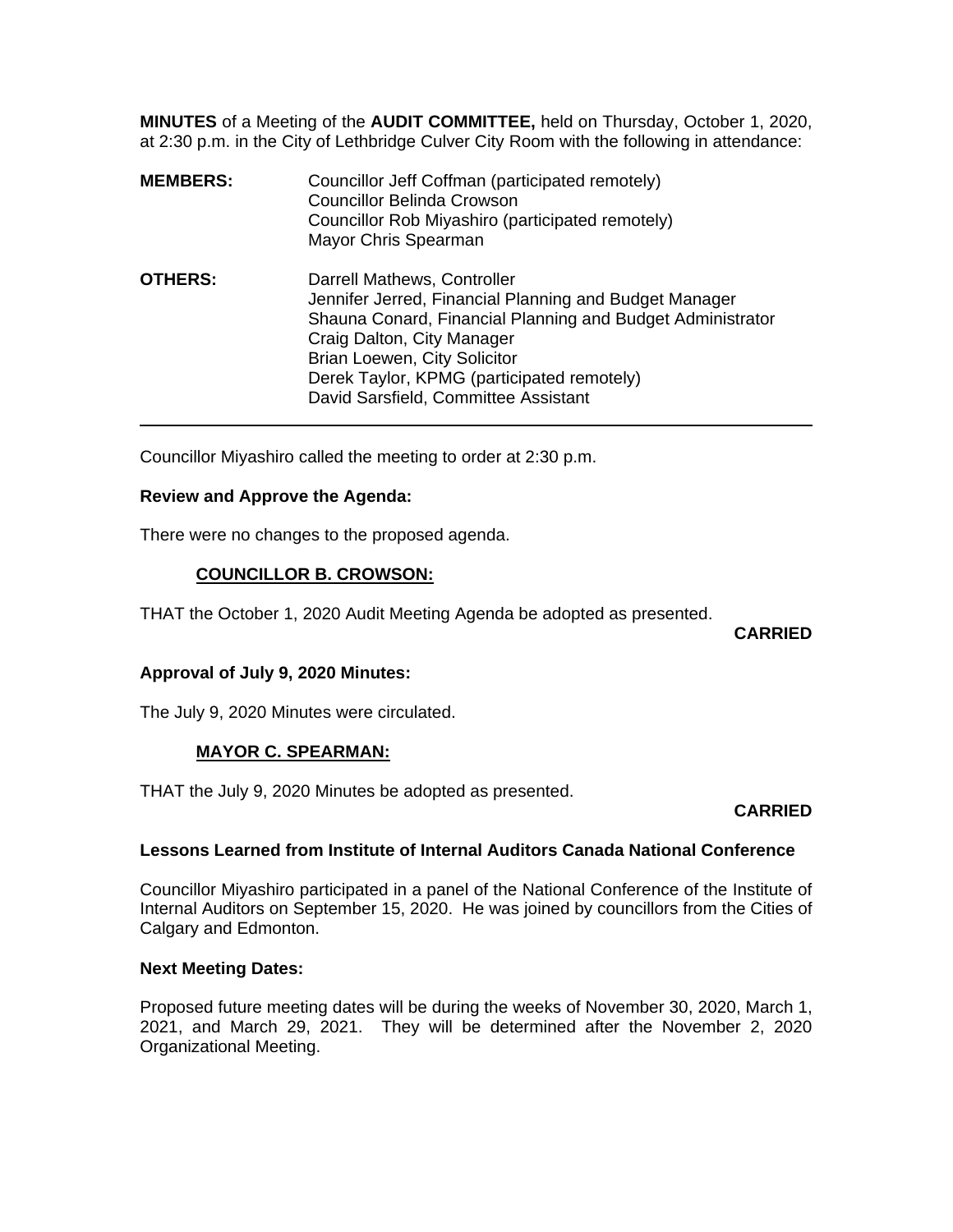# **Closed Session:**

## **COUNCILLOR B. CROWSON: (2:40 p.m.)**

THAT the meeting go in closed session.

### **CARRIED**

The following people participated in a portion of the Closed Session in addition to those listed at the start of the meeting**:** 

| Brownyn Jesse    | Internal Controls and Special Projects Support (remotely) |
|------------------|-----------------------------------------------------------|
| Dave Schultz     | IT Security Manager (remotely)                            |
| Adam Faust       | Solicitor                                                 |
| Melissa Craig    | Manager of Integrated Risk Management (remotely)          |
| Richelle Regier, | Insurance and Claims Analyst (remotely)                   |

## **MAYOR C. SPEARMAN: (4:20 p.m.)**

THAT the meeting come out of closed session

### **CARRIED**

## **Financial Reserves Policy:**

### **MAYOR C. SPEARMAN:**

THAT the Financial Reserves Policy be forwarded to City Council for approval.

**CARRIED** 

**CARRIED** 

### **Adjournment:**

## **COUNCILLOR J. COFFMAN:**

THAT the meeting be adjourned.

The meeting adjourned at 4:30 p.m.

 **CHAIRMAN** 

 $\overline{a}$ 

 $\overline{a}$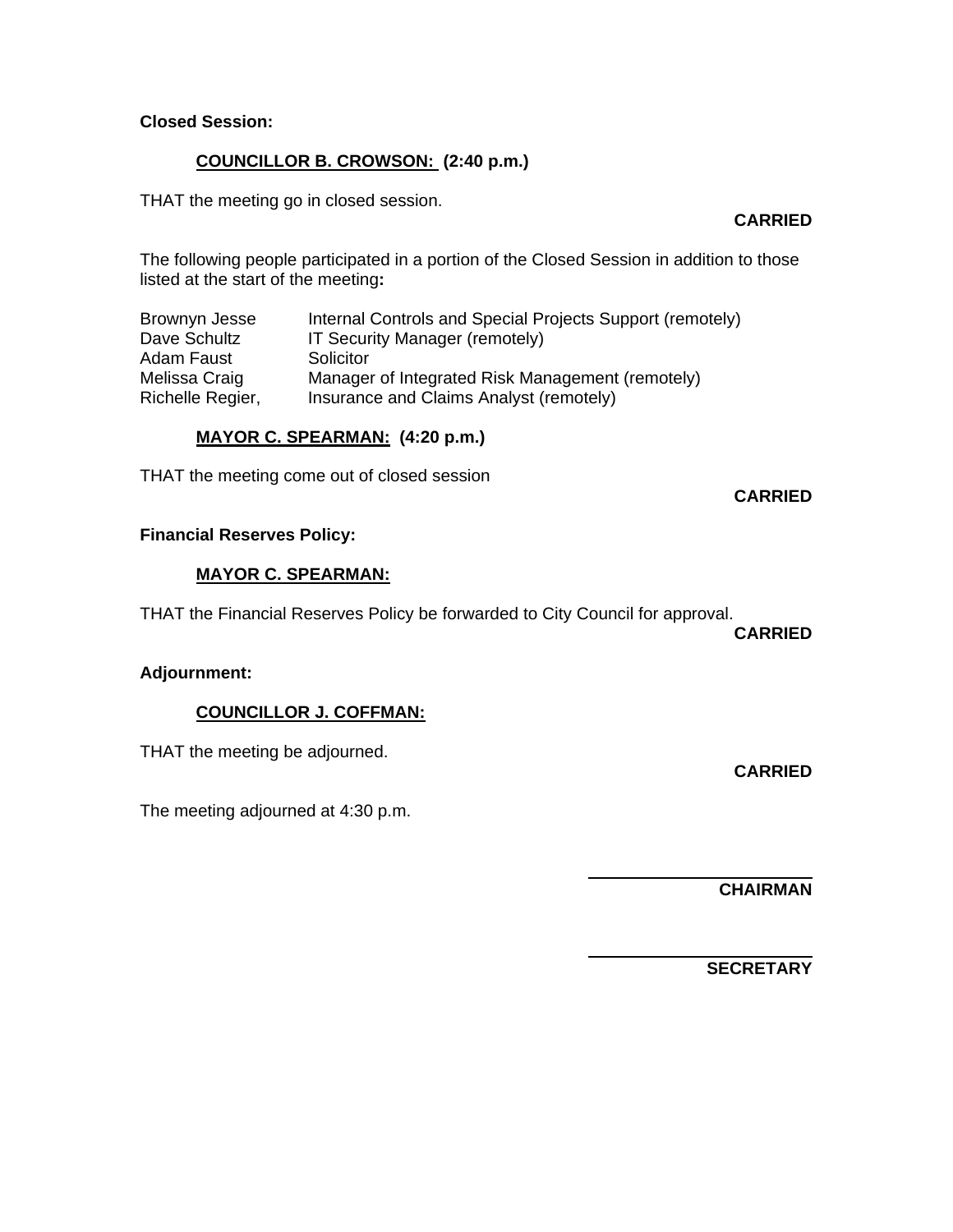**MINUTES** of a Meeting of the **AUDIT COMMITTEE,** held on Thursday, December 3, 2020, at 2:30 p.m. in the City of Lethbridge Culver City Room with the following in attendance:

- **MEMBERS:** Councillor Jeff Coffman (participated remotely) Councillor Belinda Crowson (participated remotely) Councillor Rob Miyashiro (participated remotely) Mayor Chris Spearman
- **OTHERS:** Hailey Pinksen, City Treasurer (participated remotely) Darrell Mathews, Controller (participated remotely) Jennifer Jerred, Financial Planning and Budget Manager Mitch Stevenson, Financial Reporting Supervisor (participated remotely) Brian Loewen, City Solicitor Adam Faust, Solicitor (participated remotely) Derek Taylor, KPMG (participated remotely) David Sarsfield, Committee Assistant

Councillor Miyashiro called the meeting to order at 2:30 p.m.

The Acknowledgement Statement was read out.

### **Review and Approve the Agenda:**

 $\overline{a}$ 

There were no changes to the proposed agenda.

## **COUNCILLOR B. CROWSON:**

THAT the December 3 2020 Audit Meeting Agenda be adopted as presented.

**CARRIED** 

## **Approval of October 1, 2020 Minutes:**

The October 1, 2020 Minutes were circulated.

## **MAYOR C. SPEARMAN:**

THAT the October 1, 2020 Minutes be adopted as presented.

### **CARRIED**

### **Integrity Commissioner Proposal**

A presentation on the creation of an Integrity Commissioner position was given by Adam Faust. Information on the structure, terms, renewal, and term length was provided. Amendments to the Council Code of Conduct Bylaw 6125 may be required. The Audit Committee recommended that the City Solicitor and City Clerk work on the proposal.

### **Next Meeting Dates:**

Meetings of the Audit Committee for 2021 will take place on February 3, 2021, March 3, 2021, March 31, 2021, June 9, 2021, September 1, 2021, and December 8, 2021.